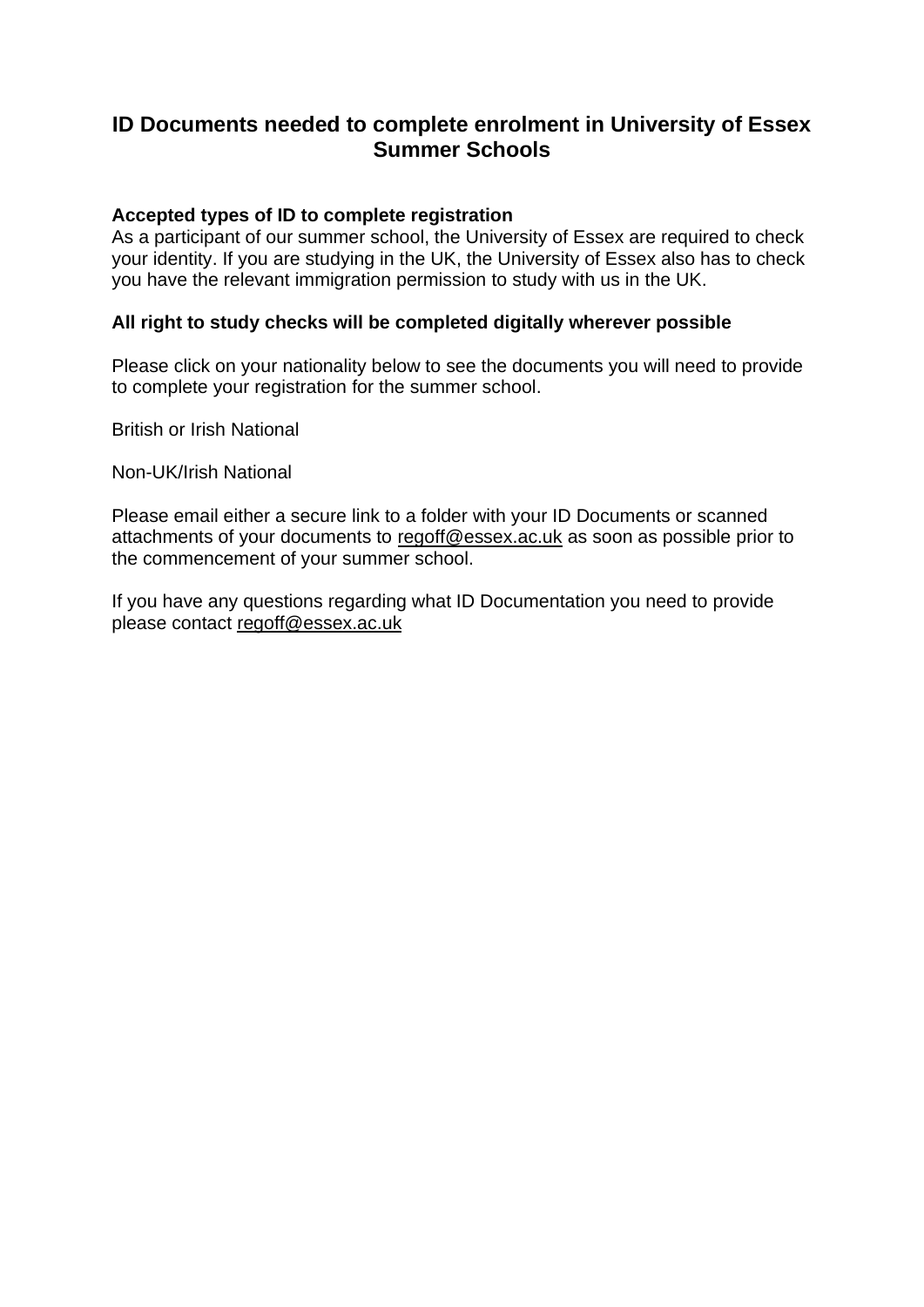### **If you are a British or Irish national studying in person or online, you are required to provide:**

**EXECT:** British Citizen, UK or Irish passport or Irish passport card

*British National Overseas, British Overseas Territories Citizen and British Overseas Citizens will also need UK immigration documents, and should refer to the section below.*

If you were born in the UK or Ireland and you do not have the above, you need to provide TWO of the following:

- **EXECT AT A FIRTH ISLES IN STARK ISLE OF MAN FIRTH CONCOCO FIRTH** Direction crition or adoption certificate issued in the UK, Channel Islands, Isle of Man or Ireland including name of parent(s)
- **Current UK driving licence**
- Student Loans Company tuition fee loan confirmation (electronic/colour scan or photograph accepted)
- Disclosure and Barring Service Certificate\*
- **EXECT:** Benefits paperwork issued by HMRC, Job Centre Plus or a UK local authority\*

\*must be dated within the last 3 months

Please note: if you were born in the UK or Ireland, we may accept other forms of identification, depending on individual circumstances and at the discretion of the Induction Manager (Registration).